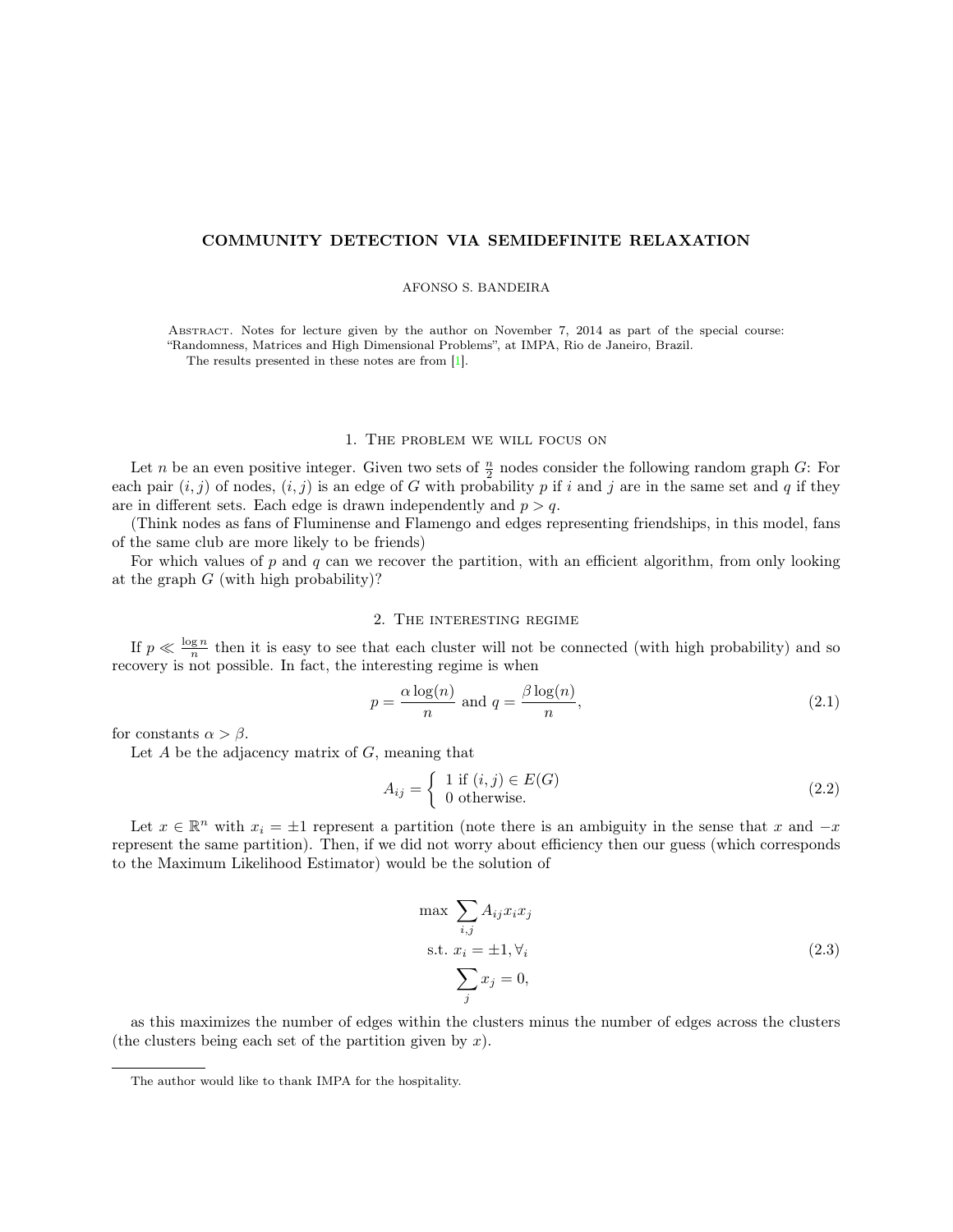#### 2 AFONSO S. BANDEIRA

In fact, one can show (but will not be the focus of this lecture, see  $[1]$  for a proof) that if

<span id="page-1-1"></span>
$$
\frac{\alpha + \beta}{2} - \sqrt{\alpha \beta} > 1,\tag{2.4}
$$

then, with high probability,  $(2.3)$  recovers the true partition. Moreover, if

$$
\frac{\alpha+\beta}{2}-\sqrt{\alpha\beta}<1,
$$

no algorithm (efficient or not) cannot, with high probability, recover the true partition.

In this lecture we are interested in understanding when the true partition can be recovered, using an efficient algorithm.

3. The algorithm

Note that if we remove the constraint that  $\sum_j x_j = 0$  in [\(2.3\)](#page-0-0) then the optimal solution becomes  $x \equiv 1$ . Let us define  $B = 2A - (\mathbf{1}\mathbf{1}^T - I)$ , meaning that

$$
B_{ij} = \begin{cases} 0 \text{ if } i = j \\ 1 \text{ if } (i, j) \in E(G) \\ -1 \text{ otherwise.} \end{cases}
$$
 (3.1)

It is clear that the problem

$$
\max \sum_{i,j} B_{ij} x_i x_j
$$
  
s.t.  $x_i = \pm 1, \forall i$   

$$
\sum_j x_j = 0,
$$
 (3.2)

has the same solution has  $(2.3)$ . However, when the constraint is dropped,

<span id="page-1-0"></span>
$$
\max \sum_{i,j} B_{ij} x_i x_j
$$
  
s.t.  $x_i = \pm 1, \forall i$ , (3.3)

 $x \equiv 1$  is no longer an optimal solution. Intuitively, there is enough " $-1$ " contributions to discourage unbalanced partitions. In fact,  $(3.3)$  is the problem we'll set ourselves to solve.

Unfortunately  $(3.3)$  is in general NP-hard (one can encode, for example, Max-Cut by picking the right  $B$ ). We will relax it to an easier problem by a technique known as lifting. If we write  $X = xx^T$  then we can formulate the objective value of  $(3.3)$  as

$$
\sum_{i,j} B_{ij} x_i x_j = x^T B x = \text{Tr}(x^T B x) = \text{Tr}(B x x^T) = \text{Tr}(B X),
$$

also, the condition  $x_i = \pm 1$  can be translated in  $X_i = x_i^2 = 1$ . This means that [\(3.3\)](#page-1-0) is equivalent to

max Tr(BX)  
s.t. 
$$
X_{ii} = 1, \forall i
$$
  
 $X = xx^T$  for some  $x \in \mathbb{R}^n$ . (3.4)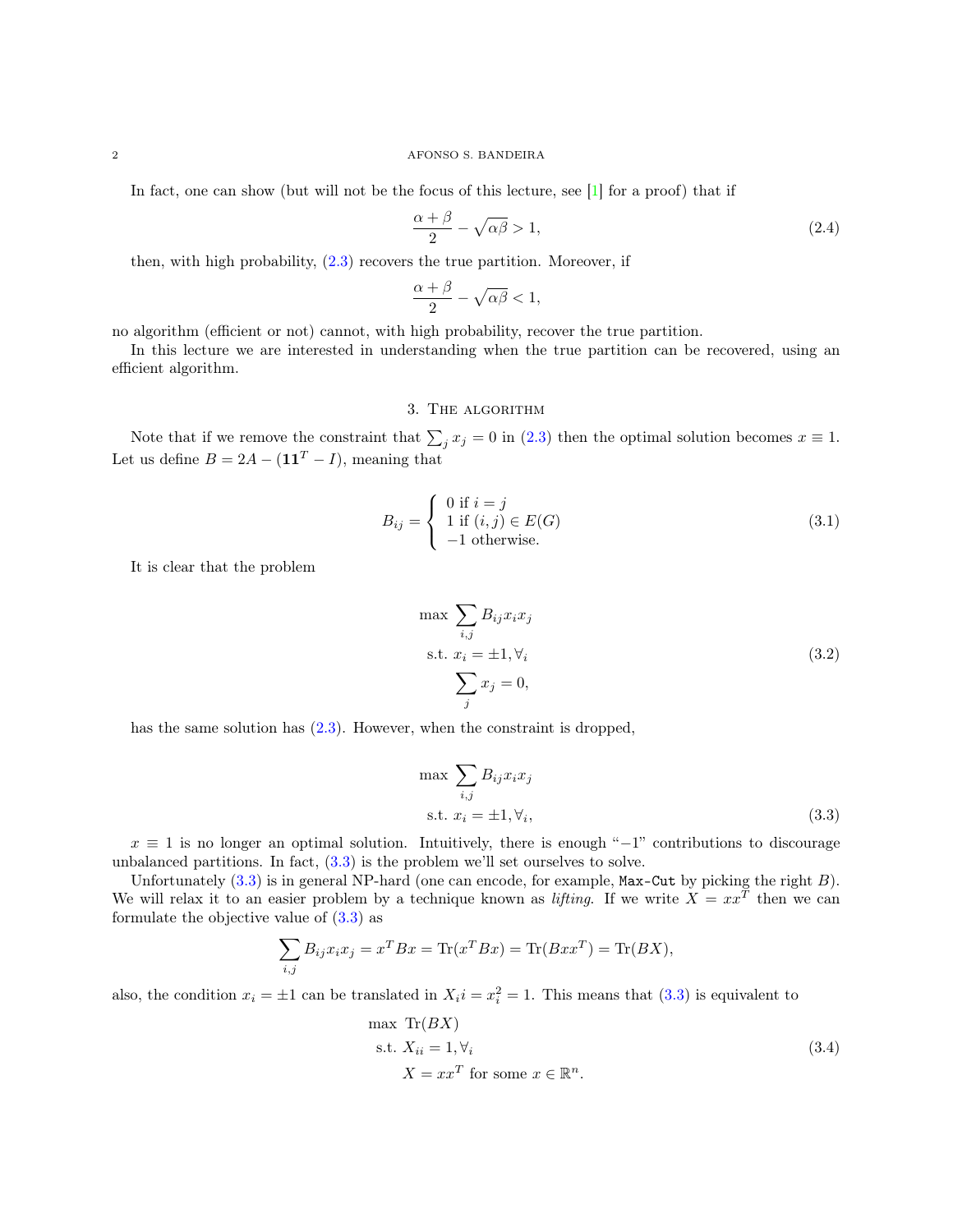The fact that  $X = xx^T$  for some  $x \in \mathbb{R}^n$  is equivalent to rank $(X) = 1$  and  $X \succeq 0$  (X is Positive semidefinite, meaning that it is symmetric and all it's eigenvalues are non-negative). This means that  $(3.3)$ is equivalent to

$$
\max \operatorname{Tr}(BX) \n\text{s.t. } X_{ii} = 1, \forall i \n\begin{aligned}\nX \succeq 0 \n\t\operatorname{rank}(X) = 1.\n\end{aligned}
$$
\n(3.5)

(But wait, if it is equivalent then why isn't this problem just as hard?) — It is just as hard. The idea is that now we relax the problem and remove one constraint, the rank constraint

<span id="page-2-0"></span>
$$
\max \text{Tr}(BX) \n\text{s.t. } X_{ii} = 1, \forall i \n\qquad \qquad X \succeq 0.
$$
\n(3.6)

Now, [\(3.6\)](#page-2-0) is an optimization problem with a linear objective and convex feasibility set, moreover the feasibility set is a nice convex set, this type of problems are known as Semidefinite Programs and can be solved (up to arbitrary precision) in polynomial time [\[4\]](#page-4-1).

(But wait, if we removed a constraint then why would the solution of this problem have that particular form?) — Indeed, it won't in general. What we will show is that, for some values of  $\alpha$  and  $\beta$ , with high probability, the solution to [\(3.6\)](#page-2-0) not only satisfies the rank constraint but it coincides with  $X = gg<sup>T</sup>$ where g corresponds to the true partition. After computing such X, recovering g from it is trivial (leading eigenvector).

Remark 3.1. There are other types of results that, instead of assuming stochastic input, assume worst-case input and analyze the performance of rounding procedures that graph solutions to the relaxation and "round them" to solution of the original problems. I recommend taking a look at a very nice relaxation for Max-Cut in  $|2|$ 

# 4. The analysis

WLOG we can assume that  $g = (1, ..., 1, -1, ..., -1)^T$ , meaning that the true partition corresponds to the first  $\frac{n}{2}$  nodes on one side and the other  $\frac{n}{2}$  on the other. Nothing changes but makes it easier to think about.

4.1. Some preliminary definitions. Recall that the degree matrix  $D$  of a graph  $G$  is a diagonal matrix where each diagonal coefficient  $D_{ii}$  corresponds to the number of neighbours of vertex i and that  $\lambda_2(M)$  is the second smallest eigenvalue of a symmetric matrix M.

**Definition 4.1.** Let  $\mathcal{G}_+$  (resp.  $\mathcal{G}_-$ ) be the subgraph of G that includes the edges that link two nodes in the same community (resp. in different communities) and A the adjacency matrix of G. We denote by  $D_{\mathcal{G}}^{+}$ (resp.  $D_{\mathcal{G}}^-$ ) the degree matrix of  $\mathcal{G}_+$  (resp.  $\mathcal{G}_-$ ) and define the Stochastic Block Model Laplacian to be

$$
L_{SBM} = D^+_9 - D^-_9 - A
$$

4.2. Convex Duality. A standard technique to show that a candidate solution is the optimal one for a convex problem is to use convex duality.

The dual problem of [\(3.6\)](#page-2-0) is

<span id="page-2-1"></span>
$$
\begin{aligned}\n\min \, \, \text{Tr}(Z) \\
\text{s.t. } Z \text{ is diagonal} \\
Z - B \succeq 0.\n\end{aligned} \tag{4.1}
$$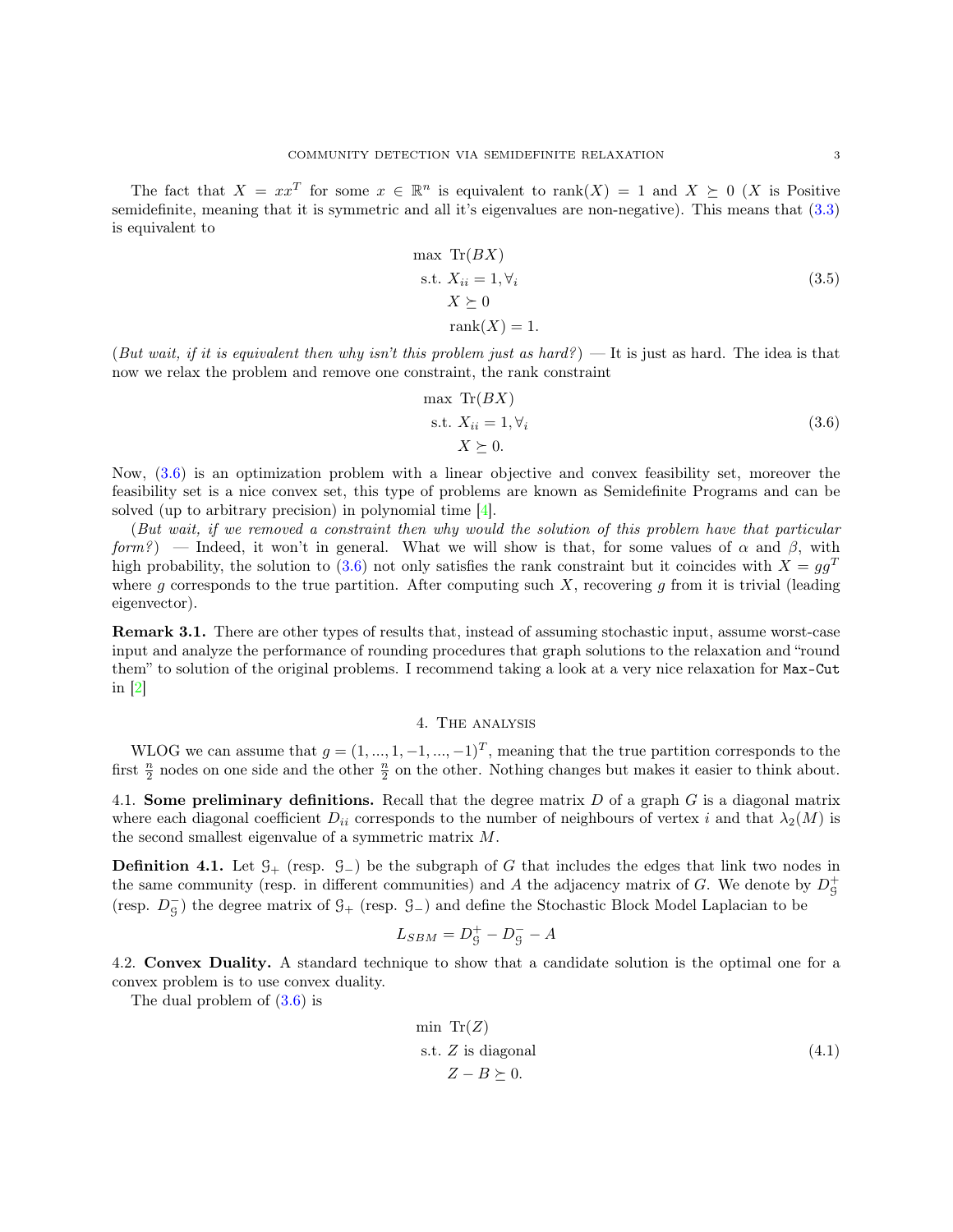#### 4 AFONSO S. BANDEIRA

The objective value of the dual is always larger or equal to the primal. In fact, let  $X, Z$  be respectively a feasible point of  $(3.6)$  and  $(4.1)$ , then:

Since  $Z - B \succeq 0$  and  $X \succeq 0$  then Tr[ $(Z - B)X$ ] ≥ 0 which means that

$$
\operatorname{Tr}(Z) - \operatorname{Tr}(BX) = \operatorname{Tr}[(Z - B)X] \ge 0,
$$

as we wanted. Recall that we want to show that  $gg<sup>T</sup>$  the optimal solution of [\(3.6\)](#page-2-0). Then, if we find Z diagonal, such that  $Z - B \succeq 0$  and

 $Tr[(Z - B)gg^T] = 0$ , (this condition is known as complementary slackness)

then  $X = gg^T$  must be an optimal solution of [\(3.6\)](#page-2-0). To ensure that  $gg^T$  is the unique solution we just have to ensure that the nullspace of  $Z - B$  only has dimension 1 (which corresponds to multiples of g). Essentially, if this is the case, then for any other possible solution  $X$  one could not satisfy complementary slackness.

This means that if we can find Z such that:

 $(1)$  Z is diagonal (2)  $\text{Tr}[(Z-B)gg^T]=0$ (3)  $Z - B \succeq 0$ (4)  $\lambda_2(Z - B) > 0$ ,

then  $gg<sup>T</sup>$  is the unique optima of [\(3.6\)](#page-2-0) and so recovery of the true partition is possible (with an efficient algorithm).

Z is known as the dual certificate, or dual witness.

4.3. Building the dual certificate. The idea to build  $Z$  is to construct it to satisfy properties (1) and (2) and try to show that it satisfies (3) and (4) using concentration.

If indeed  $Z - B \succeq 0$  then (2) becomes equivalent to  $(Z - B)g = 0$ . This means that we need to construct Z such that  $Z_{ii} = \frac{1}{g_i} B[i, :]g$ . Since  $B = 2A - (\mathbf{1}\mathbf{1}^T - I)$  we have

$$
Z_{ii} = \frac{1}{g_i}(2A - (\mathbf{1}\mathbf{1}^T - I))[i, :]g = 2\frac{1}{g_i}Ag + 1,
$$

meaning that

$$
Z=2(D^+_{{\mathcal{G}}} -D^-_{{\mathcal{G}}})+I.
$$

This means that

$$
Z - B = 2(D_{g}^{+} - D_{g}^{-}) - I - [2A - (\mathbf{1}\mathbf{1}^{T} - I)] = 2L_{SBM} + 11^{T}
$$

It trivially follows (by construction) that

$$
(Z - B)g = 0.
$$

This means that

Lemma 4.2. If

$$
\lambda_2(2L_{SBM} + 11^T) > 0,\t\t(4.2)
$$

then the relaxation recovers the true partition.

Note that  $2L_{SBM} + 11^{T}$  is a random matrix and so, now, this is "only" an exercise in random matrix theory.